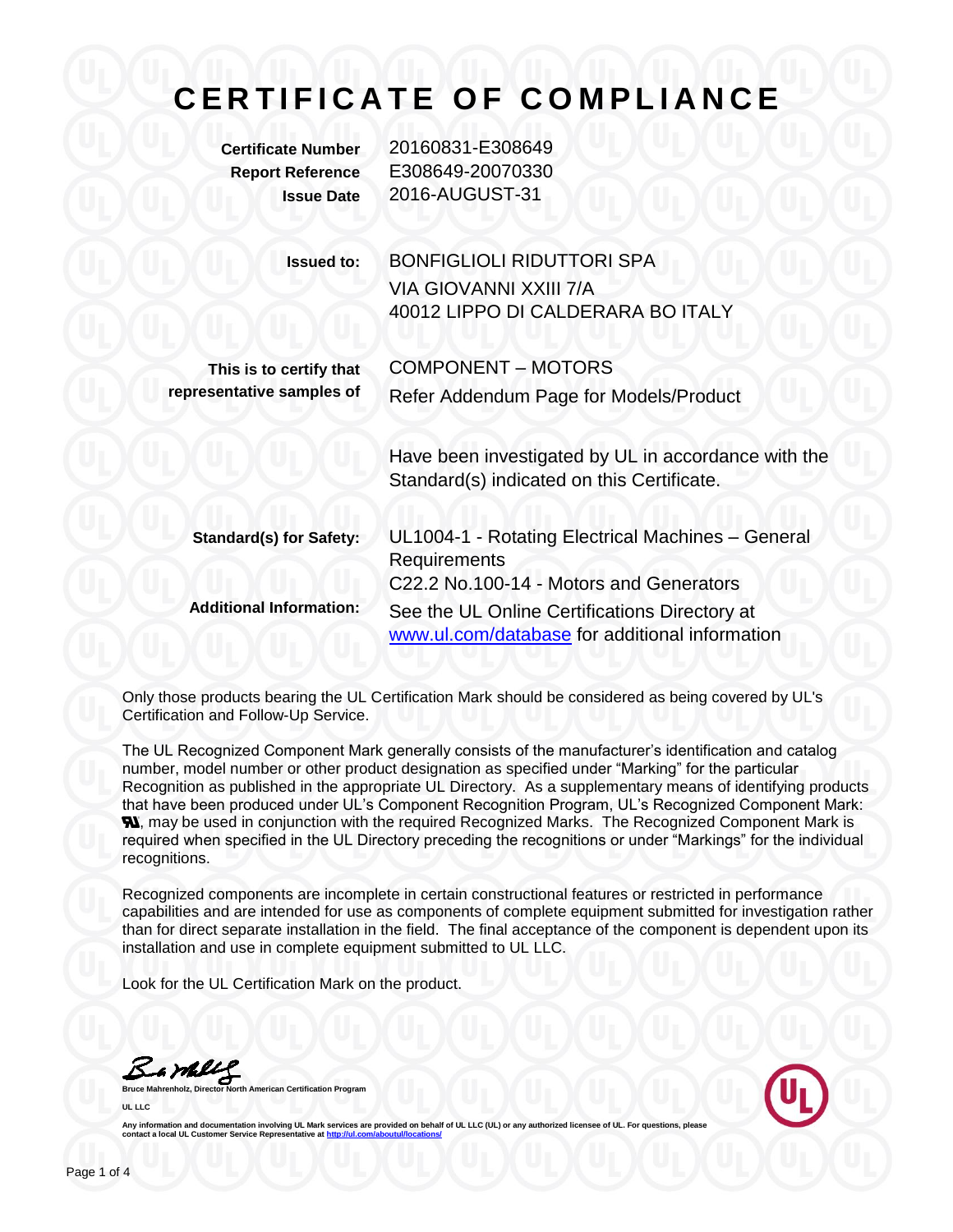**Certificate Number** 20160831-E308649 **Report Reference** E308649-20070330 **Issue Date** 2016-AUGUST-31

This is to certify that representative samples of the product as specified on this certificate were tested according to the current UL requirements.

#### **Models/Product:**

USR, CNR: Component - Motor constructions for motors as following:

- Motor series BN f/B 27, 44, 56, 63, 71, 80, 90, 100, 112, 132, 160, 180, 200, may be f/b one, two or three digits, f/b additional letters and numbers.

- Motor series BN-EP f/B 63, 71, 80, 90, 100, 112, may be f/b one, two or three digits, f/b additional letters and numbers.

- Motor series K f/B 63, 71, may be f/b one, two or three digits, f/b additional letters and numbers.

- Motor series M f/b 0, 05, 1, 2, 3, 4, 5, may be f/b one, two or three digits, f/b additional letters and numbers.

- Motor series M-EP f/B 1, 2, 3, may be f/b one, two or three digits, f/b additional letters and numbers.

- Motor series BE f/B 80, 90, 100, 112, 132, 160, 180, may be f/b one, two/three digits, f/b additional letters and numbers.

- Motor series BE-EP f/B 80, 90, 100, 112, may be f/b one, two or three digits, f/b additional letters and numbers.

- Motor series ME f/B 2, 3, 4, 5, may be f/b one, two or three digits, f/b additional letters and numbers.

- Motor series ME-EP f/B 2, 3, may be f/b one, two or three digits, f/b additional letters and numbers.

- Motor series BX f/b 80, 90, 100, 112, 132, 160, 180, may be f/b one two digits, f/b additional letters and numbers

- Motor series MX f/b 2, 3, 4, 5, may be f/b one, two digits, f/b additional letters and numbers

Bambles

**American Certification Program UL LLC**

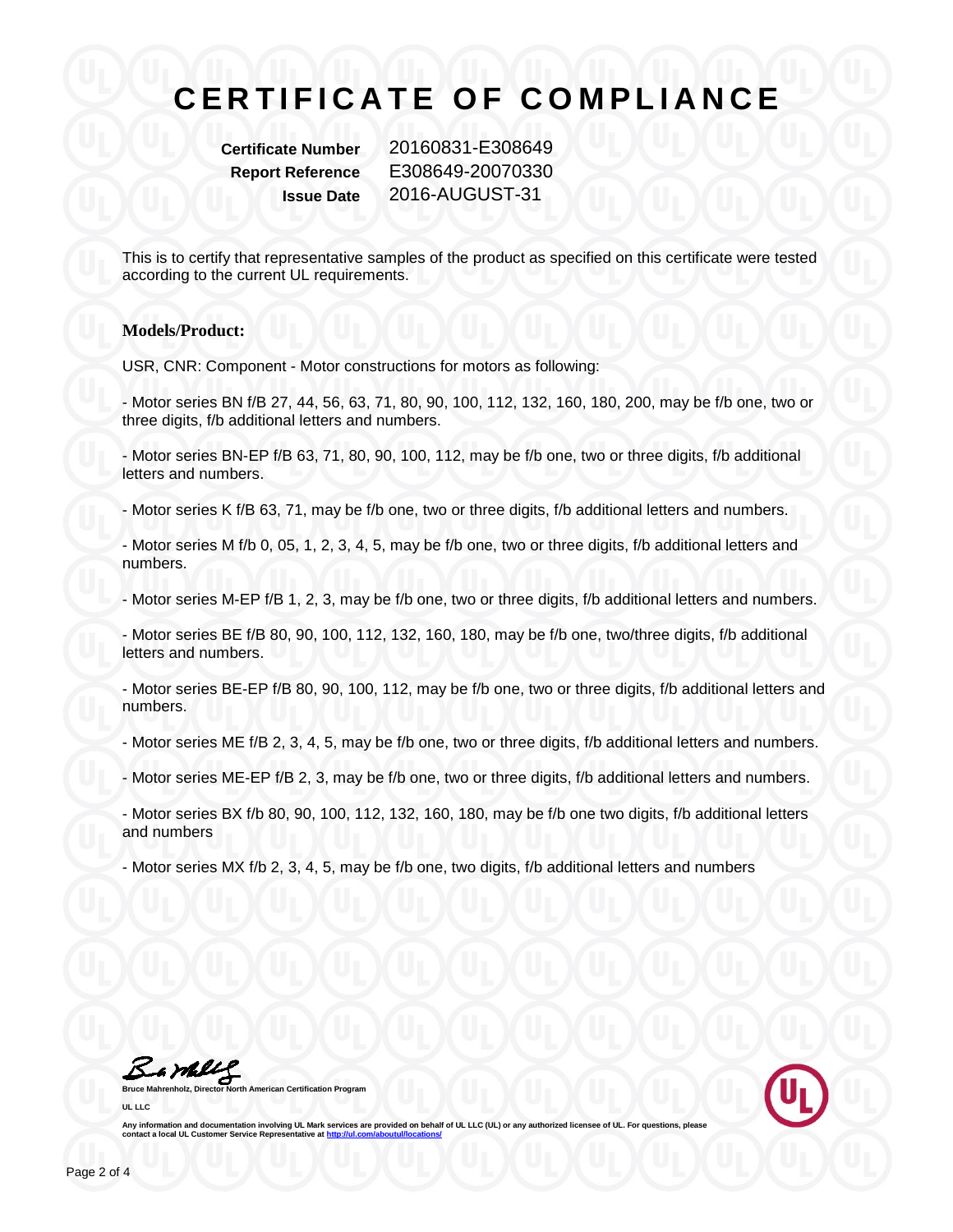**Certificate Number** 20160831-E308649 **Report Reference** E308649-20070330 **Issue Date** 2016-AUGUST-31

| <b>Issued to:</b>              | BONFIGLIOLI RIDUTTORI SPA                                                                         |
|--------------------------------|---------------------------------------------------------------------------------------------------|
|                                | VIA GIOVANNI XXIII 7/A                                                                            |
|                                | 40012 LIPPO DI CALDERARA BO ITALY                                                                 |
| This is to certify that        | ELECTRIC MOTORS CERTIFIED FOR ENERGY                                                              |
| representative samples of      | <b>EFFICIENCY</b>                                                                                 |
|                                | Refer Addendum Page for Models/Product                                                            |
|                                | Have been investigated by UL in accordance with the<br>Standard(s) indicated on this Certificate. |
| <b>Standard(s) for Safety:</b> | UL1004-1 - Rotating Electrical Machines - General<br>Requirements                                 |
|                                | C22.2 No.100-14 - Motors and Generators                                                           |
| <b>Additional Information:</b> | See the UL Online Certifications Directory at<br>www.ul.com/database for additional information   |

Only those products bearing the UL Certification Mark should be considered as being covered by UL's Certification and Follow-Up Service.

Look for the UL Certification Mark on the product

**Bruce Mahrenholz, Director North American Certification Program** 

**UL LLC**